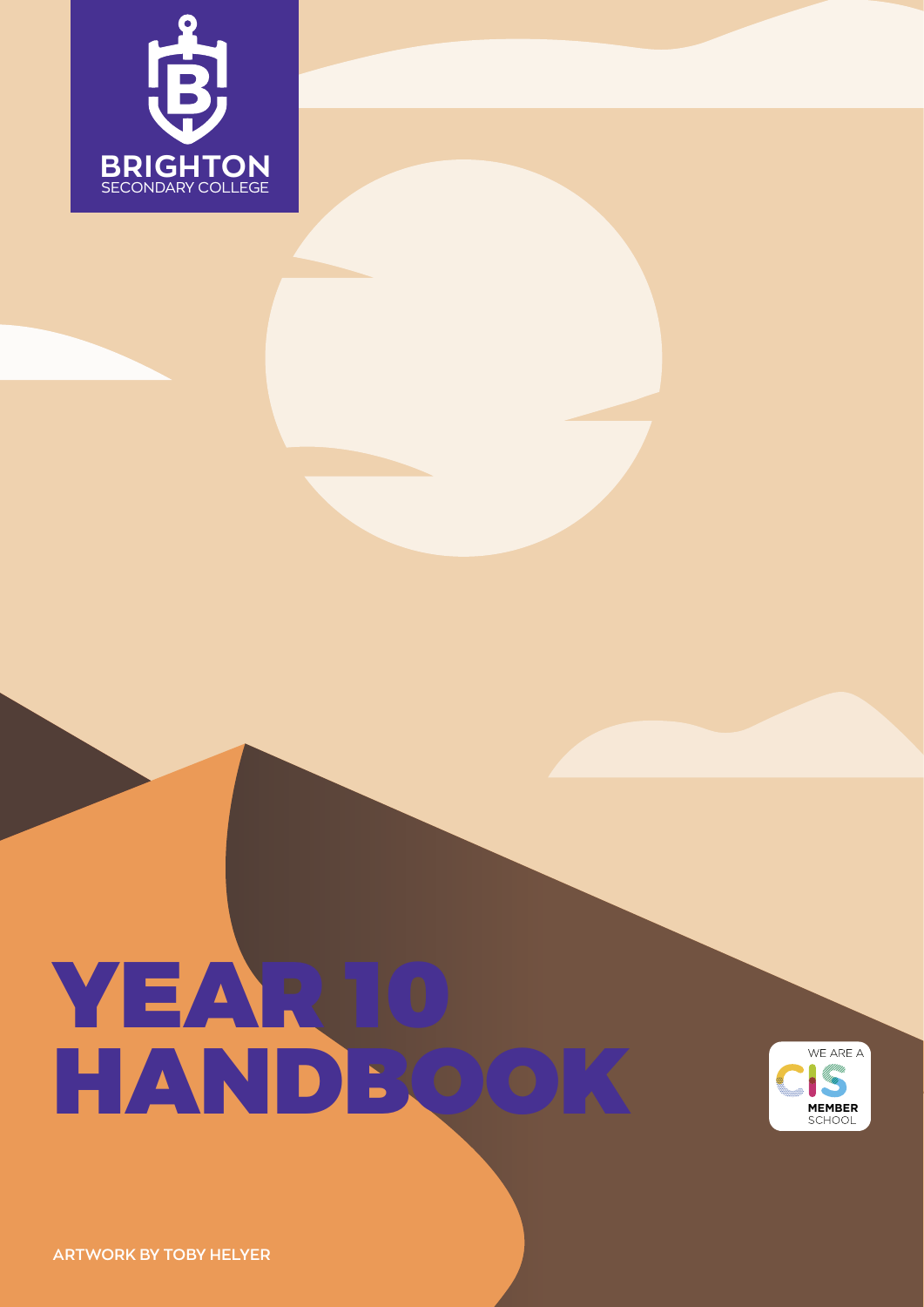# CONTE

# YEAR 10 PROGRAMME **[YEAR 10 SEAL CURRICULUM](#page-3-0)**

# **[YEAR 10 SEAL ELHES 7](#page-3-0)**

**[YEAR 10 SEAL I&E](#page-3-0) 7 [YEAR 10 SEAL STEM](#page-3-0) 7**

## **[CORE SUBJECTS](#page-4-0)**

**[ENGLISH](#page-4-0) 9 [ENGLISH AS AN ADDITIONAL LANGUAGE](#page-4-0) 9 [GENERAL HUMANITIES](#page-5-0) 10**

# [MATHEMATICS FLOWCHART](#page-6-0) **12** 12

**[MATHEMATICS](#page-6-0)** 13

# [THE CREATIVE ARTS](#page-7-0) **1999 15**

**[SPORTS COACHING AND PERSONAL TRAINING](#page-10-0) 20 [SPORTS PHYSIOLOGY & PERFORMANCE](#page-10-0) <b>20** 

# **[OUTDOOR EDUCATION](#page-10-0)**

**[DRAMA](#page-7-0) 15 [MUSIC](#page-7-0) 15 [MEDIA](#page-8-0) 16 [STUDIO ARTS \(TRADITIONAL & MODERN\)](#page-8-0) 17 [VISUAL COMMUNICATION AND DESIGN](#page-8-0) 17**

# [TECHNOLOGY](#page-9-0) 18

**[ICT AND BUSINESS](#page-9-0) 18 [DIGITAL IMAGING 2](#page-9-0) [DESIGN TECHNOLOGY: TEXTILES](#page-9-0) 19 [DESIGN TECHNOLOGY: WOOD](#page-9-0) 19 [FOOD TECHNOLOGY: FOOD & NUTRITION](#page-9-0) 19**

# [HEALTH & PHYSICAL EDUCATION](#page-10-0) 20

**[OUTDOOR EDUCATION](#page-10-0) 21**

**ENGLISH: LITERATURE VCE UNITS 1 & 2** 

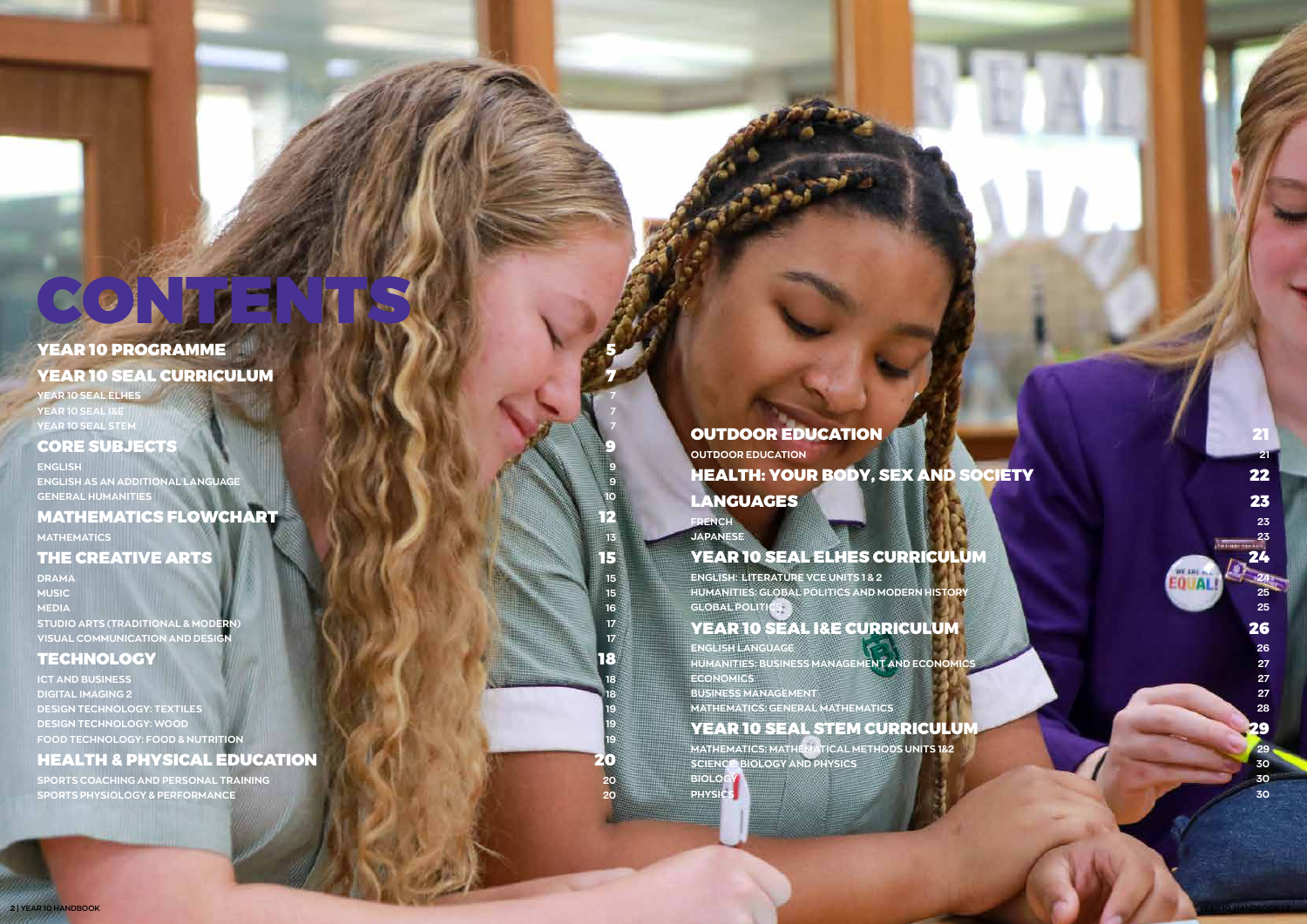<span id="page-2-0"></span>

# YEAR 10 PROGRAMME

Students in Year 10 are entering the Senior School and are beginning the journey towards their future pathways. There is an increased workload and greater expectations of independent study. Students will undertake examinations in all their studies for the first time at the end of Semester 1.

Throughout Year 10, there is a strong emphasis on career exploration and future pathways. Students undertake course counselling interviews, model employment interviews, and listen to quest speakers. All Year 10 students also participate in the work and career experience program.

This handbook outlines possible Year 10 electives. Its purpose is to provide parents and students with an overview of the course structure and a description of the various electives.

All Year 10 students will study two semesters of English, Mathematics, Science, and Humanities. In addition, they will choose 4 electives (two per semester).

If students choose to study a language, it must be undertaken as a two-semester elective.

If a student chooses to study ADVANCE (Incorporating Outdoor Education), it must be undertaken as a two-semester elective. Students who include any Outdoor Education electives, including ADVANCE in their choices, will be required to meet the conditions for selection outlined in the College's Outdoor Education Policy.

![](_page_2_Picture_8.jpeg)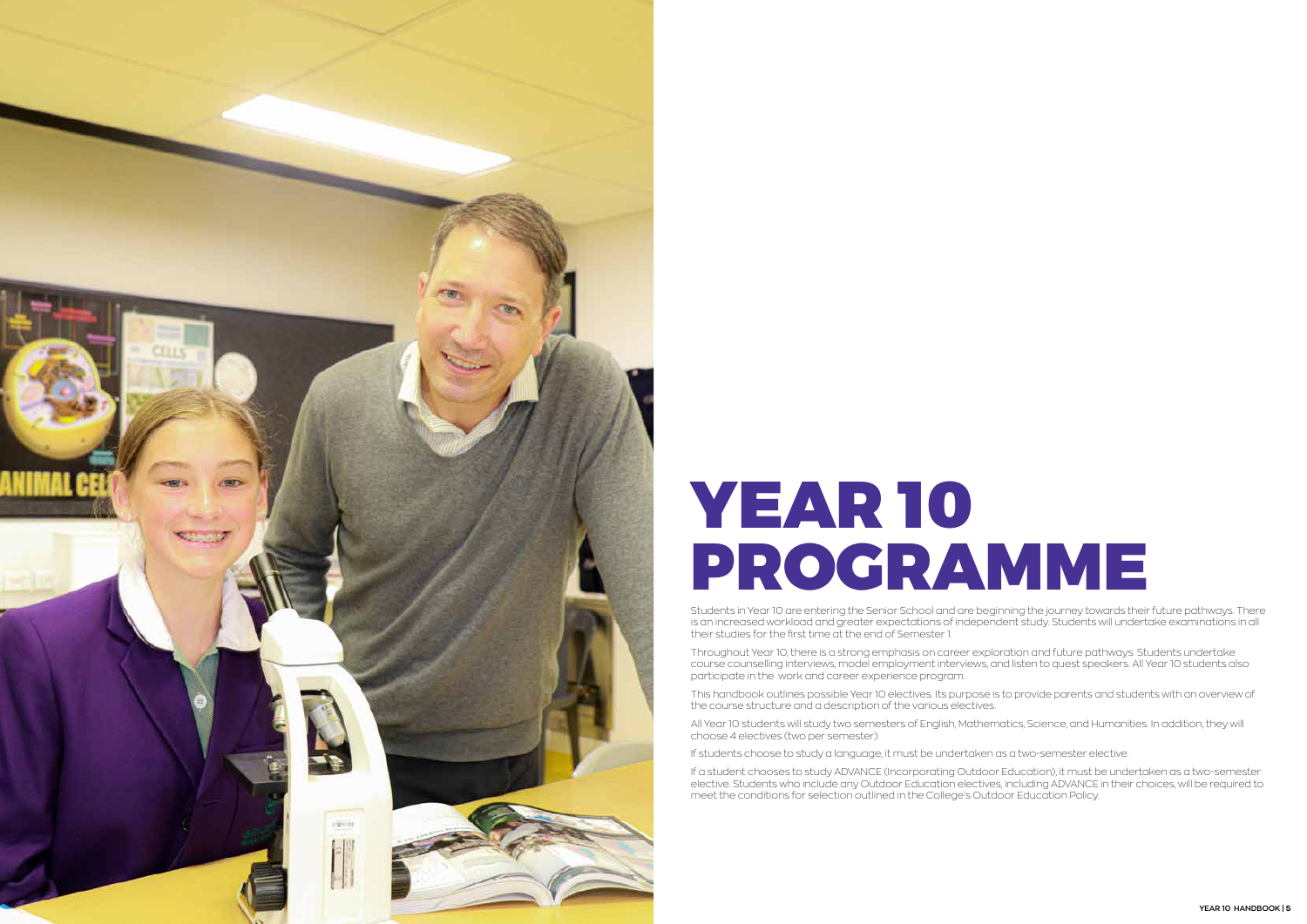<span id="page-3-0"></span>![](_page_3_Picture_0.jpeg)

# YEAR 10 SEAL CURRICULUM

# YEAR 10 SEAL ELHES

The Year 10 SEAL ELHES curriculum is a continuation of the Year 9 SEAL ELHES curriculum. Students will continue with an accelerated curriculum in English and Humanities, undertaking Units 1 and 2 of Literature, Unit 1 of History and Unit 1 of Global Politics. Students will also study Mathematics and Science as core subjects with electives selected from the Year 10 elective choices. The specific ELHES VCE English and Humanities subject information is provided following the main curriculum information

# YEAR 10 SEAL I&E

The Year 10 SEAL I&E curriculum is a continuation of the Year 9 SEAL I&E curriculum. Students will continue with an accelerated curriculum in VCE English, Humanities, and Mathematics, undertaking Unit 1 English Language, Unit 1 of Business Management, and Unit 1 of Economics and Unit 1 of General Maths. Semester 1 in English and Semester 2 in Mathematics will be composed of components of both semesters of the English and Mathematics for core subjects. Students will also study Science as for core subjects with electives selected from the Year 10 elective choices. The specific I&E English, Humanities and Mathematics VCE subject information is provided following the main curriculum information.

# YEAR 10 SEAL STEM

The Year 10 SEAL STEM curriculum is a continuation of the Year 9 SEAL STEM curriculum. Students will continue with an accelerated curriculum in Mathematics and Science, undertaking Units 1 and 2 of Mathematical Methods, Unit 1 of Biology and Unit 1 of Physics. Students will also study English and Humanities as core subjects with electives selected from the Year 10 elective choices. The specific STEM Mathematics and Science VCE subject information is provided following the main curriculum information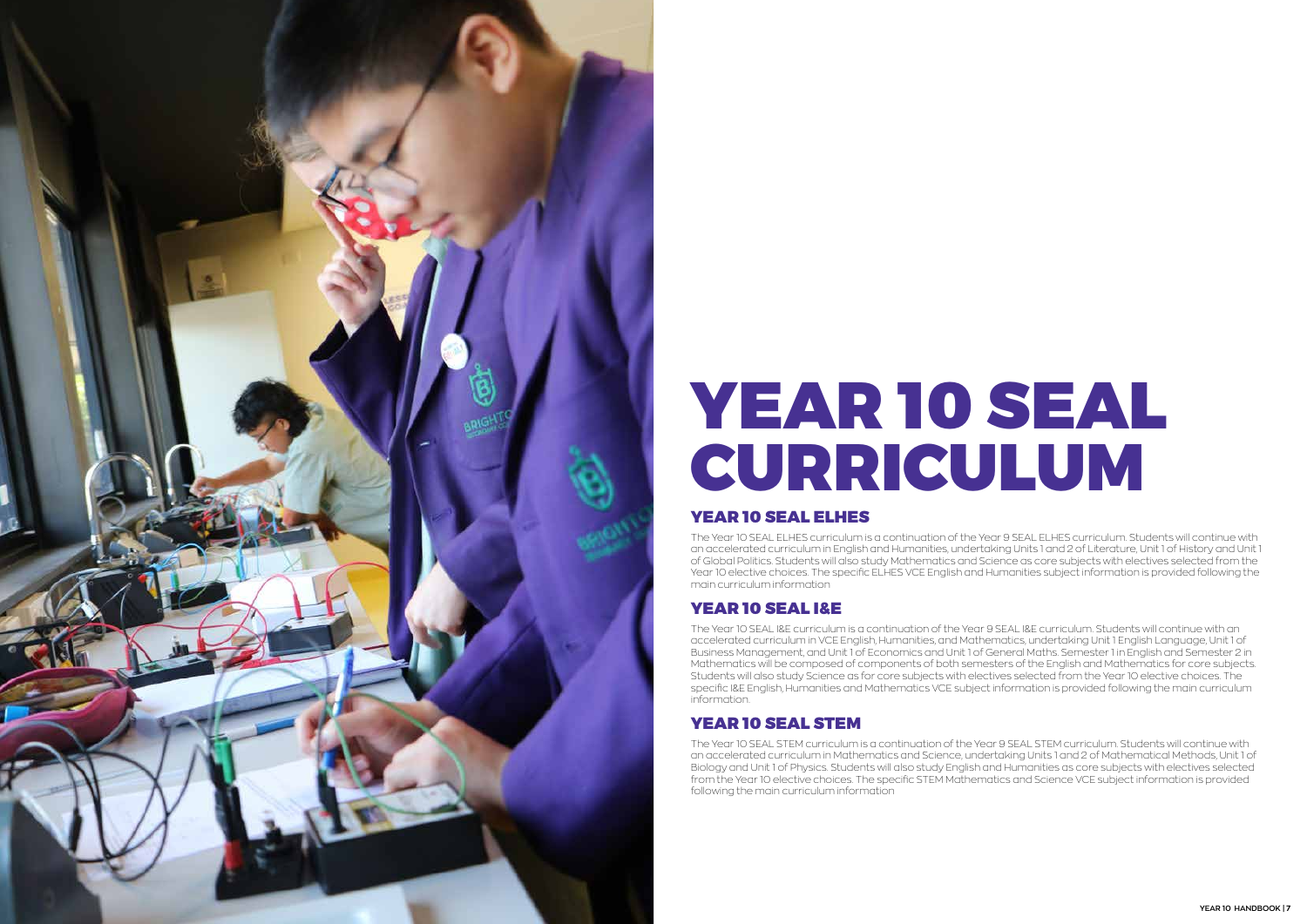# CORE SUBJECTS

# ENGLISH

#### **THIS IS COMPULSORY FOR ALL STUDENTS FOR BOTH SEMESTERS**

This unit is focussed on the study of language by exploring a variety of texts and forms of written and spoken expression. Students learn to appreciate, enjoy and use language. They will develop their ability to explore complex themes, ideas and issues, and develop their ability to refine and express their ideas, both verbally and in the written form.

#### **AREA OF STUDY**

- Reading and the study of texts
- The craft of writing
- Speaking and listening

#### **STUDENTS WILL FOCUS ON THE FOLLOWING FORMS OF WRITING:**

- Creative
- Persuasive
- Expository
- Analytical responses to texts/media
- Argumentative and issues based writing

#### **LEARNING OUTCOMES**

- Read, view, analyse and discuss contemporary and classical texts
- Analyse and discuss informative and argumentative texts
- Compare and contrast the typical features of particular texts
- Plan, write and present several pieces of writing using various styles
- Proofread and edit work for accuracy, consistency and clarity
- Engage in discussion and provide and justify opinions
- Prepare and deliver presentations that explore complex issues or information to engage an audience

- 
- Issues in the media<br>• Film study 'The Sapphires'
- Graphic fiction text 'Coraline' Comparative film and text study
- 
- Grammar, spelling, vocabulary Education Perfect
- Persuasive Language

![](_page_4_Picture_43.jpeg)

# ENGLISH AS AN ADDITIONAL LANGUAGE

This study is for Non-English-speaking students who have been residents in Australia for less than seven years. Tuition in the student's homeland must be in a language other than English to qualify for this subject.

#### **DESCRIPTION**

- 
- Reading a variety of texts<br>• Text response: including novels and films
- Writing folio: expository, creative, argumentative, analytical Listening tasks
- 
- 
- Oral presentations<br>• Language skills: sentence structure, vocabulary, punctuation and paragraphing

#### **LEARNING OUTCOMES**

- 
- Speaking and listening<br>• Reading, writing and viewing

#### **TOPICS**

<span id="page-4-0"></span>![](_page_4_Picture_0.jpeg)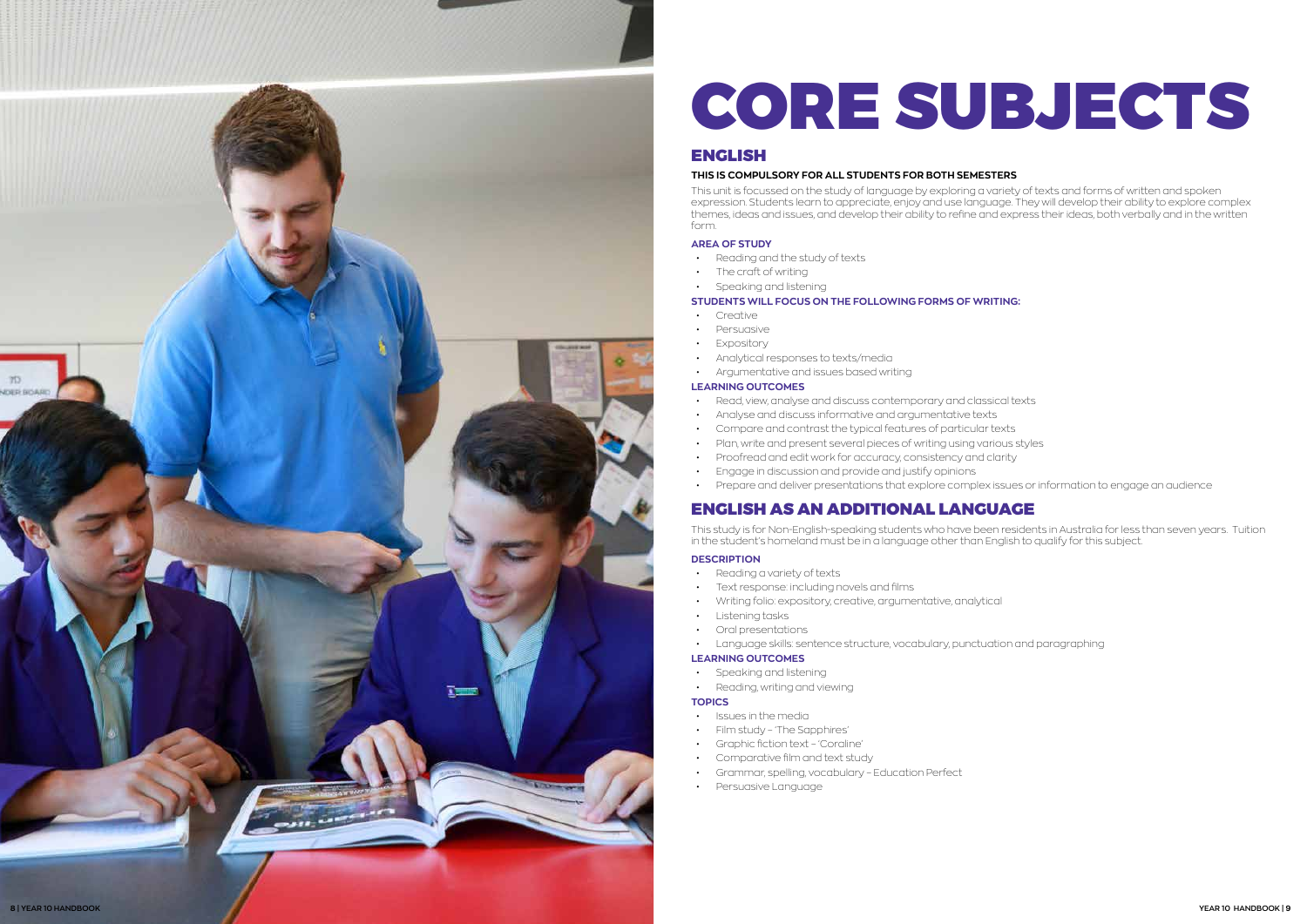# GENERAL HUMANITIES

This compulsory unit aims to develop the students' skills and knowledge in the following areas:<br>• Government in Australia and the Asia Pacific regions

- 
- Careers/Work Education
- Work Experience (completion of work Experience is a compulsory component of the course)
- Citizenship
- History
- Geography

#### **TOPICS**

- Educational/Training pathways
- Career Options
- Job application/interview skills
- OHS and Work Experience
- Civil rights and responsibilities
- The role of Australia in the global community
- WW2
- Social changes throughout the 20th Century, including changes to human rights
- Environmental challenges
- Global wellbeing
- The global economy
- Consumer choice

#### **LEARNING OUTCOMES**

- Analyse vocational pathways and education and training requirements to develop possible career paths and work opportunities.
- Demonstrate effective job application and interview skills.
- Demonstrate an understanding of the rights and responsibilities of an Australian citizen and the Australian government.
- Analyse events which contributed to Australia's social, political and cultural development.
- Evaluate the contribution of significant Australians to Australia's development.
- Analyse the impact of some key wars and conflicts in the twentieth century.
- Analyse the impact of human activities on natural systems.
- Describe the impact of resource development and use on a natural environment.
- Identify strategies to address the use and management of our natural environment.
- Describe the relationship between current use of the environment and future availability of resources.

# SCIENCE

#### **DESCRIPTION**

Science helps us to understand why we need to wear seat belts in motor vehicles.

Year 10 science is an opportunity to develop your understanding of Biological, Chemical, Earth and Physical Sciences and how they relate to everyday life. The year 10 science program will help you to deepen your scientific knowledge; and to decide which fields of science you find the most interesting. It will also help you to understand where science fits within career pathways and specific career choices.

### **TOPICS**

#### **BIOLOGICAL SCIENCES**

- The transmission of heritable characteristics from one generation to the next involves DNA and genes.
- The theory of evolution by natural selection explains the diversity of living things and is supported by a range of scientific evidence.

#### **CHEMICAL SCIENCES**

- The patterns of Chemistry can be found in the Periodic Table of the Elements, and the way chemical names and formulas are written.
- Different types of chemical reactions are used to produce a range of products and can occur at different rates.

### **EARTH AND SPACE SCIENCES**

• The universe contains features such as galaxies, stars and solar systems and the Big Bang theory can be used to explain the origin of the universe.

### **PHYSICAL SCIENCES**

• The motion of objects can be explained in terms of forces and energy

<span id="page-5-0"></span>![](_page_5_Picture_47.jpeg)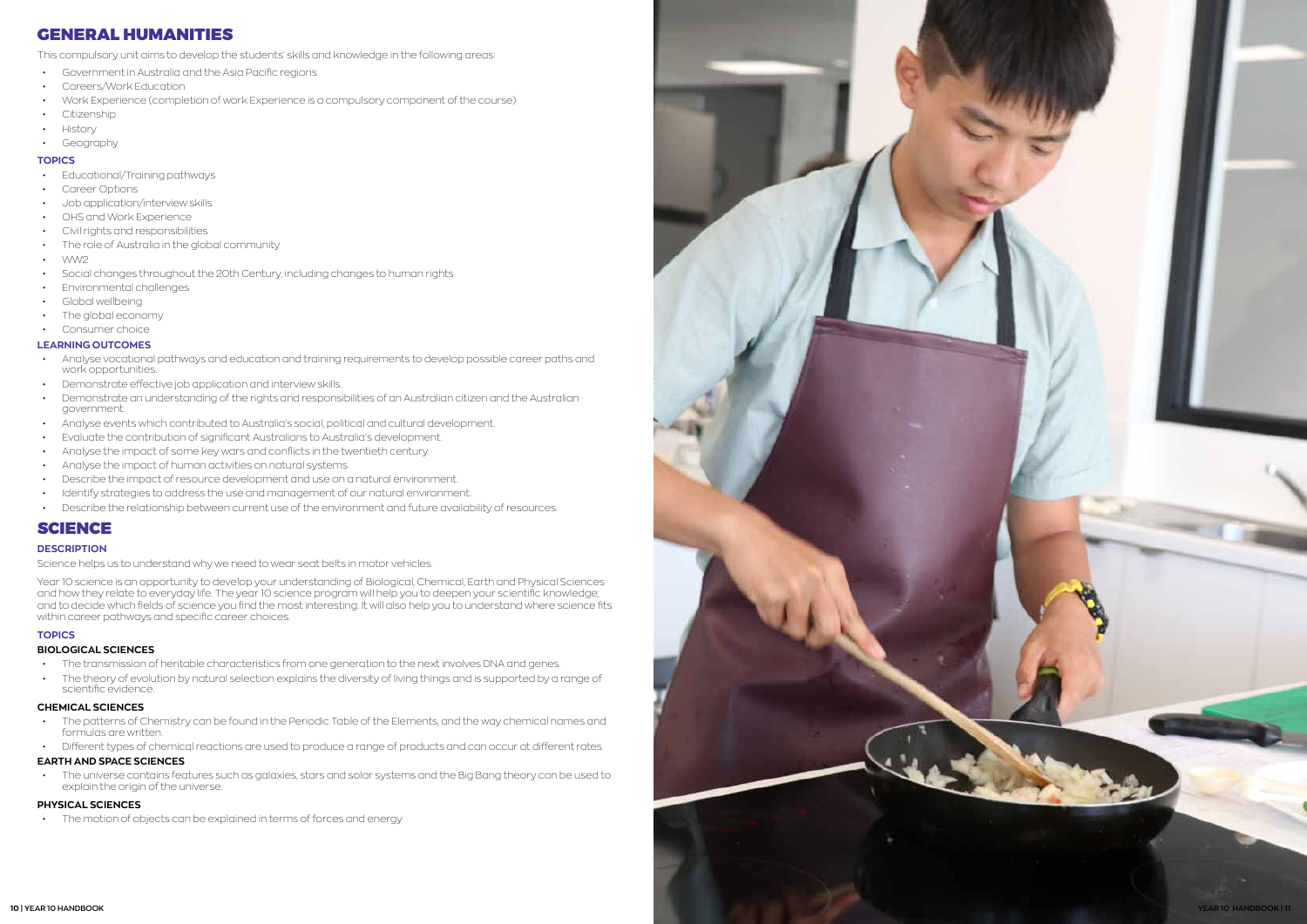# MATHEMATICS

Year 10 Mathematics is compulsory in both semesters. Based on their performance in Year 9, students may be offered one of three alternative Mathematics subjects:

- Applied Numeracy
- General Mathematics, or
- Enrichment Mathematics

These programs aim to give each student the opportunity to achieve their maximum individual improvement and to better engage with Mathematics. Extension and remedial options will still be available within all Year 10 General Mathematics classes, and the College will continue to aim to prepare all Year 10 students for future studies. Year 11 Mathematical Methods will be open to both Enrichment and General students who demonstrate the necessary attitude and skills during Year 10.

#### **APPLIED NUMERACY**

This subject focuses on applying mathematical skills on a personal level. There is a heavy focus on the mathematical processes' students would use in their daily lives, as well as skills they might need for a future workplace. The subject will avoid heavily abstract algebraic topics. Students will often be working on application projects which could include:

- Financial projects such as evaluating interest rates, tax statements, mortgage payments, and superannuation choices
- Consumer projects such as determining the best value and discount comparisons
- Business projects such as organizational skills using spreadsheets
- Measurement projects such as creating blueprints for architecture

This subject will help students prepare for their lives beyound school as well as prepare students for VCE Foundation Mathematics should they choose to continue their mathematics classes at a VCE level.

### **GENERAL MATHEMATICS**

This subject aims to give students the opportunity to:

- Demonstrate useful mathematical and numeracy skills for successful general employment and functioning in society
- Develop specialist knowledge in mathematics that provides for further study in the discipline
- See mathematical connections and be able to apply mathematical concepts, skills and processes in posing and solving mathematical problems
- Build confidence in their own knowledge of mathematics, and to feel able to acquire and apply new knowledge and skills when needed
- Become empowered through knowledge of mathematics as a numerate citizen, able to apply this knowledge critically in societal and political contexts
- mathematics as a discipline its big ideas, history, aesthetics and philosophy.

• Develop understanding of the role of mathematics in life, society and work, the role of mathematics in history and

#### **TOPICS (SELECTED FROM):**

- Indices & Scientific Notation
- Linear Relationships and Graphing
- Expansion and Factorisation
- Measurement
- **Geometry**
- **Trigonometry**
- Quadratic functions
- Probability
- Statistics
- Financial Mathematics

# <span id="page-6-0"></span>MATHEMATICS FLOWCHART

![](_page_6_Figure_1.jpeg)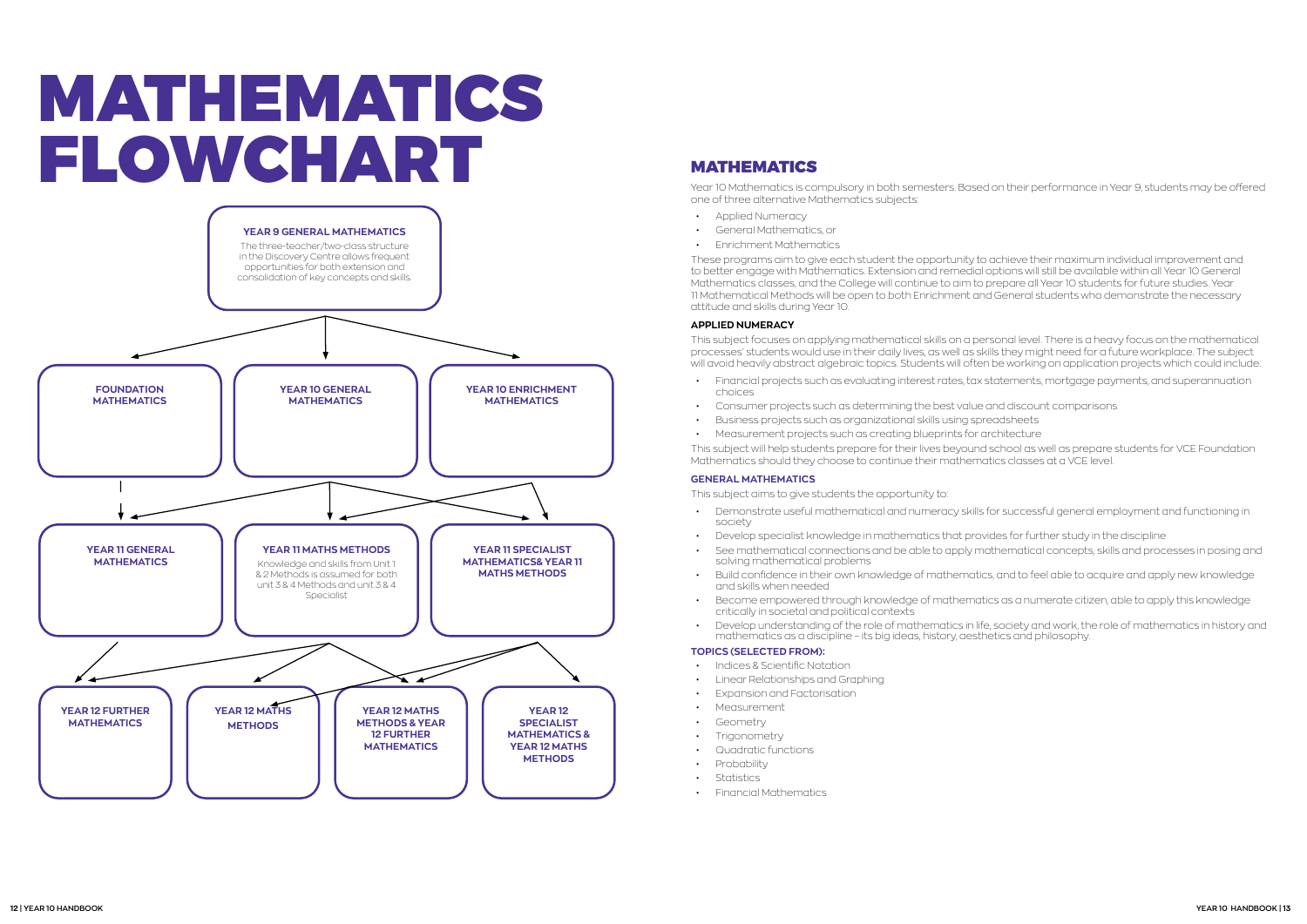# THE CREATIVE ARTS

### **DRAMA**

### **DESCRIPTION**

- This study introduces students to:
- Solo Performance incorporating a variety of theatrical styles and conventions • Group performance including interpreting established texts, writing imaginative scripts using established dramatic forms and styles.
- Developing and understanding of analytical skills.
- In Term 2 students will be offered the opportunity to work with the Malthouse Theatre Suitcase Series creating a play that will be performed with a variety of schools at the Malthouse

#### **TOPICS**

- Character building/acting skills
- Improvisation
- Use of dramatic elements, forms, styles and conventions to convey meaning
- Interpretations of texts, characters and scripts from a range of cultural sources.
- Practical demonstration of one stagecraft element

#### **LEARNING OUTCOMES**

- Make and present drama that explores a range of themes, issues and ideas.
- Structure and present dramatic works to chosen theatrical styles and forms. • Analyse and interpret the structure, content and aesthetic qualities of drama and the role of drama within different cultural contexts.

### **MUSIC**

#### **DESCRIPTION**

This study introduces students to:

- Solo/group performance incorporating a wide variety of musical styles.
- Musical analysis and development of aural skills, theory and Music notation.
- The use of music technology including software to compose and arrange music.
- Effective approaches to Personal Practise, Performance and Composition.
- Investigate and study the development of contemporary music.

#### **TOPICS**

- Group Performance
- Popular Contemporary Music
- Approaches to stylistic versatility
- Composition and arrangement
- Musicianship
- Develop a practise routine

#### **LEARNING OUTCOMES**

- Learn, rehearse and develop an approved repertoire of music for live performance
- 
- Develop accomplished instrumental skills on a chosen instrument/vocals

![](_page_7_Picture_49.jpeg)

• Develop musicianship skills including aural and theory skills, rhythm, analytical and stylistic depth of knowledge

#### <span id="page-7-0"></span>**ENRICHMENT MATHEMATICS**

Enrichment Mathematics is specifically designed to meet the needs of students who are passionate and highly engaged with their mathematical studies. While selecting from the same topics as Year 10 General Mathematics and additional topics students will have the opportunity to undertake acceleration activities and enriched tasks designed to expand their Mathematical knowledge and skills.

Selection will be based on demonstrated strong ability in Year 9 Mathematics, especially in algebra, as well as a strong, positive attitude to learning. Students who are one semester or more ahead for Number and Algebra on their

Semester 1 report, and who have been awarded a 'Very Good' or higher rating on all their work habits will be offered a place. A second round of offers may be made based on Semester 2 results and availability of places.

#### **FOUNDATION MATHEMATICS – UNITS 1 & 2**

Foundation Mathematics is a Year 11 VCE subject designed for students who are unlikely to undertake additional VCE mathematics studies in the future. There is a strong emphasis on using Mathematics in practical contexts relating to everyday life, recreation, work and study. These units will be especially useful for students undertaking VET studies.

#### **AREAS OF STUDY:**

- Space, shape and design
- Patterns and number
- Handling data
- Measurement

Foundation Mathematics offers students two extra units towards completion of their VCE or VCAL. Due to our integrated Senior Timetable, involvement in the Foundation Mathematics program will not affect choices or performance in other subjects. While studying Foundation Mathematics at Year 10 will not preclude students from undertaking General Mathematics in Year 11, a strongl performance in Foundation is a requirement for students who would otherwise wish to proceed to Year 11 General Mathematics.

Selection will be based on Year 9 Mathematics results. Students who are, overall, more than one semester behind on their Semester 1 Mathematics report may be recommended for a place, after a Parent Interview. Requests from parents and carers are welcome and will be considered as part of the course selection process.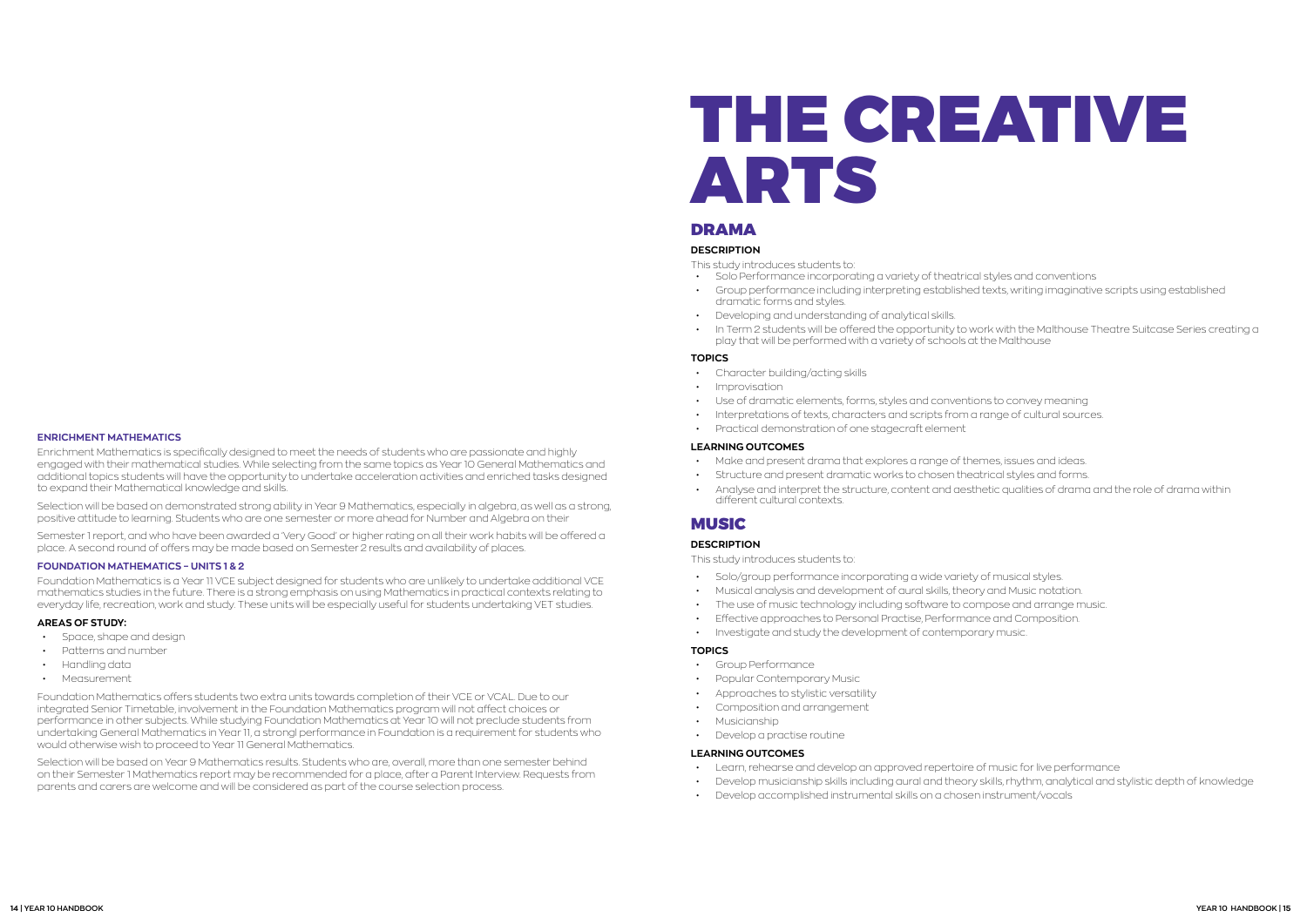## <span id="page-8-0"></span>MEDIA

#### **DESCRIPTION**

Studying Media will provide students with the opportunity to develop vital skills and knowledge relating to mass communication in the modern age.

Media texts (films, photographs, newspapers, etc.), technologies (cameras, editing software) and processes (planning, creation and publishing) will be analysed from different angles including their structure and features, methods of production and distribution, audience reactions and their impact on society.

The study of Media is relevant to students with a wide range of interests and skills, including those who wish to pursue further study in Media at VCE, the tertiary level or in vocational education and training settings, as well as providing valuable knowledge and skills for active participation in contemporary society.

#### **AREAS OF STUDY**

- Media forms including:
- Audio visual media (film, television, radio, video, photography).
- Print-based media (newspapers, magazines and related publications).
- Digital media technologies (the Internet, computer games and interactive multimedia).
- The media and its relationship with society and culture.

#### **TOPICS**

- Investigation of several aspects of the media industry and identifying what makes successful products.
- Using movie making software, digital photography and audio software to create specific designs and resources, ie. advertisements, film, photo storyboards, magazine layouts.
- Create and publish a short video film.
- Develop teamwork and communication skills between the group members.
- Encourage leadership and/or supervisory roles within teams.

#### **LEARNING OUTCOMES**

• Analyse and develop solutions to information problems, for example, creation of a short film, both individually and as a team member, using a range of skills, processes and equipment.

## STUDIO ARTS (TRADITIONAL & MODERN)

#### **DESCRIPTION**

This study introduces student to:

- Drawing/painting
- Printmaking
- Pottery/sculpture
- Art history
- and is strongly recommended for students wanting to study Year 11 and Year 12 Studio Art.

#### **TOPICS**

Overall Focus: Modernist Art of the 20th Century.

- Drawing: Still life, landscape, portraiture, figure studies
- Painting: extension from one of the above, beginning with experimenting with acrylics, watercolours and oils completing one major artwork
- Printmaking: research ideas and techniques and produce an edition of prints
- 

• Pottery/sculpture: analysing and examining past and contemporary works, making a figurative ceramic art work.

![](_page_8_Picture_67.jpeg)

#### **LEARNING OUTCOMES**

- To enable students to compile a folio of art work which addresses all the above disciplines and illustrates evidence of a development of student's individual style and an appreciation of art aesthetics.
- which addresses the historical content of the course.
- 

• To enable students to complete a major art piece in one or more of the listed disciplines and topics as listed.

The acquisition of skills enabling an individual or group presentation of an written, oral or power point assignment;

## VISUAL COMMUNICATION AND DESIGN

#### **DESCRIPTION**

This study introduces students to

- Architectural Drawing Plans
- Poster, Packaging & Designs
- A range of both computer and technical drawing
- Rendering techniques using different media

#### **TOPICS**

- Conceptualizing ideas through brainstorming
- Analysis of graphic materials
- Developing designing and finishing new products and building plans
- Final presentation of folio work

#### **LEARNING OUTCOMES**

- To enable students to develop skills in presentation of design work.
- To develop skills in graphic design and folio presentation.
- To enable students to complete a major graphics piece from initial idea to folio presentation.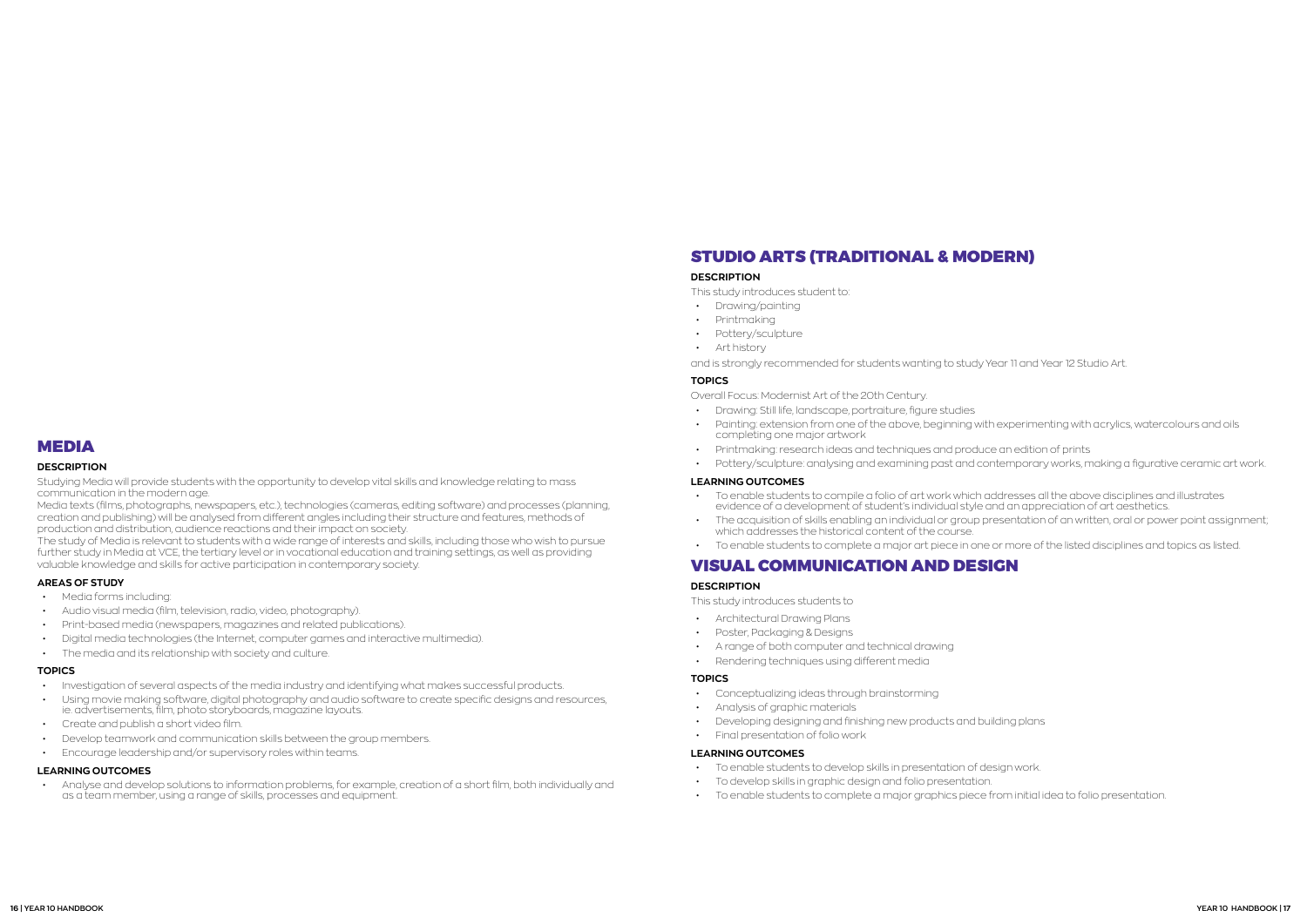# <span id="page-9-0"></span>TECHNOLOGY

# ICT AND BUSINESS

This subject aims to introduce students to ICT, financial literacy, laws and current issues that are relevant to business environments. A range of topics and software are covered and students complete a research presentation on a topic of their choice.

#### **TOPICS**

Students will be involved in the following areas of study and skill development:

- Learning basic skills in Adobe Photoshop to create advertising products for their fictional business, and images for a website
- Using a content management system, such as Wordpress, to create a website for a fictional business
- Learning a range of skills in Excel
- A range of theory topics related to ICT issues, technology and ethics in Business
- Financial literacy covering a range of topics including interest, investments, credit cards, costs of purchasing a car and budgets

#### **LEARNING OUTCOMES**

• Analyse and develop solutions to information problems, both individually and as a team member. To get exposure to software, theory knowledge and ICT skills that will help students in their business lives.

# DIGITAL IMAGING 2

#### **DESCRIPTION**

In this subject students develop knowledge and skills in the creation and use of web publications and digital imagery. This subject can prepare students for Year 11 ICT, Media, Visual Communication and Design and further tertiary study.

#### **TOPICS**

Students complete a range of tutorials and creative projects that focus on developing practical skills that can be applied to ICT and further digital practices

Students will complete a digital portfolio of work

Students gain an understanding of a range of roles that digital designers work within, including web publishing and online media

#### **LEARNING OUTCOMES**

- Students will analyse and develop solutions to information problems, both individually and as a team member, using a range of skill, processes and equipment.
- Students will also demonstrate skills and an understanding of:
- Image creation and digital manipulation using
- Adobe Photoshop and Adobe Illustrator
- Web page construction using WordPress and Dreamweaver
- Design and presentation principles for all media forms, how to make an impact to targeted audience
- Application of future career interests to specific skills and understandings of ICT, digital imagery and media jobs

# DESIGN TECHNOLOGY: TEXTILES

#### **DESCRIPTION**

Students are introduced to folio development, design elements and principles, fashion illustration and garment construction. Students will produce a design folio and make a garment. **TOPICS**

- 
- Understand and learn the product design process
- Design and construct a garment using a commercial sewing pattern
- Evaluate production process and finished product
- 

• Develop a client specific design folio, including a design brief, evaluation criteria, research and sketches

#### **LEARNING OUTCOMES**

- Analyse the appropriateness of using particular materials, including materials for specific purposes.
- Prepare detailed design briefs, make products using relevant equipment and analyse the effectiveness oft he products with reference to specified criteria
- Develop innovative solutions to design and garment construction problems.

# DESIGN TECHNOLOGY: WOOD

#### **DESCRIPTION**

Students construct a coffee table and/or other wooden projects using hand tools and some machine tools to develop skills in measuring, marking out, sawing, planing, chiselling and sanding.

#### **TOPICS**

- Health and safety
- Working from and developing innovative plans
- Production processes and techniques

#### **LEARNING OUTCOMES**

- Analyse the appropriateness of using particular materials.
- Prepare detailed design proposals, using traditional equipment and new technologies.
- Model making and prototyping using 3D printers
- Make products using some complex equipment.
- Develop innovative solutions to problems using qualitative and quantitative methods.

# FOOD TECHNOLOGY: FOOD & NUTRITION

#### **DESCRIPTION**

This course allows students to look at hygiene and safety in food handling. Students will follow a course of study based on the nutrients, factors influencing food choice and associated dietary-related diseases.

Students develop their skills in descriptive writing in food preparation processes and describing sensory properties of food and presenting work using different forms of ICT. Production classes focus on exploring a wide range of different cooking methods, and students prepare dishes which are specifically linked to the learning outcomes.

#### **TOPICS**

- The Nutrients
- Dietary-related diseases
- Food Analysis

#### **LEARNING OUTCOMES**

- Show a clear understanding of major vitamins and minerals, and relevant dietary-related diseases.
- 
- Prepare nutritious dishes that reflect healthy eating habits.

• Demonstrate an understanding of vegetarianism and create a menu based upon optimising their nutrient intake.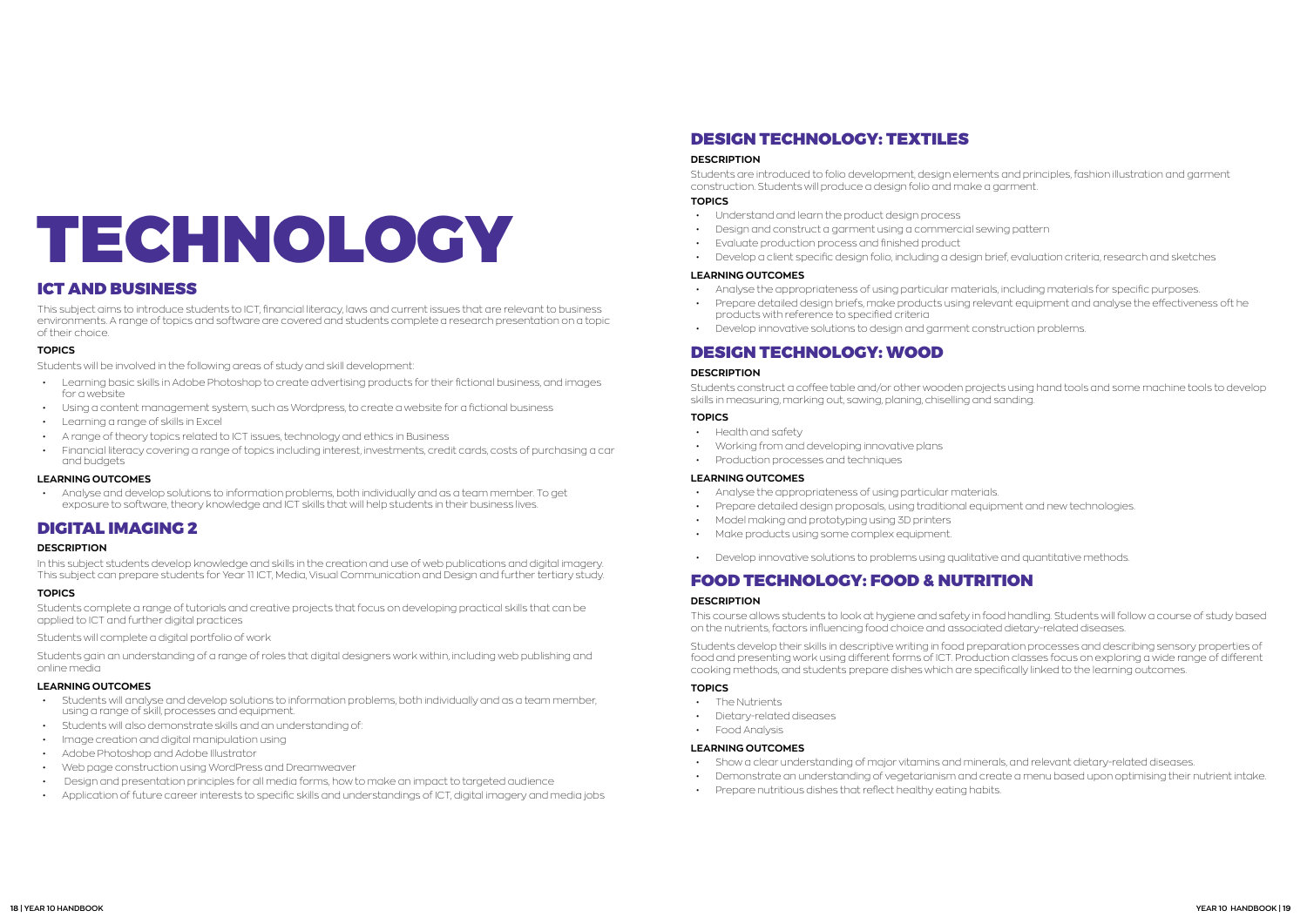# <span id="page-10-0"></span>HEALTH & PHYSICAL EDUCATION

## SPORTS COACHING AND PERSONAL TRAINING

#### **DESCRIPTION**

#### **PRACTICAL CONTENT**

Students will complete a 6 week training program as well as the opportunity to participate in a range of physical activities including: football, soccer, basketball, netball, tennis, hockey, softball/baseball, gymnastics, aerobics and golf.

#### **THEORETICAL CONTENT**

#### **TERM ONE: EFFECTIVE TRAINING PROGRAMS**

Students will complete an activity analysis and fitness testing. They will study fitness programs and have an understanding of ways to improve relative fitness. They will develop a six week training program and perform the program during the semester.

#### **TERM TWO: COACHING AND PRACTICE**

Students will study different coaching styles, stages of learning and various forms and methods of practice. They will delve into examples of an exemplary coach and injury prevention, culminating in the student coaching a junior team.

#### **ASSESSMENT**

Both the practical and theoretical components of this subject must be passed. Assessment includes the following:

• Practical participation, teamwork and game play, class-work, tests, laboratory reports, written and oral reports and an end of unit exam.

## SPORTS PHYSIOLOGY & PERFORMANCE

#### **DESCRIPTION**

#### **PRACTICAL CONTENT**

Students will have the opportunity to participate in a range of physical activities that may include football, soccer, basketball, netball, hockey, softball/baseball, aerobics and circuits and weight training.

#### **THEORETICAL CONTENT**

#### **TERM ONE: HOW DOES THE BODY PRODUCE ENERGY?**

• Students will study food fuels, energy systems, the body's use of oxygen and acute responses to exercise to understand how the body creates energy.

#### **TERM TWO: BIOMECHANICAL PRINCIPLES**

Students will be introduced to Biomechanics; including motion, human movement, newton's three laws, forces, levers, centre of gravity and momentum.

#### **ASSESSMENT**

Both the practical and theoretical components of this subject must be passed. Assessment includes:

- Practical participation, teamwork and game play, class-work, tests, laboratory.
- Reports, written and oral reports and an end of unit exam.

# OUTDOOR EDUCATION

**STUDENTS WHO INCLUDE ANY OUTDOOR EDUCATION ELECTIVES IN THEIR CHOICES WILL BE REQUIRED TO MEET THE CONDITIONS FOR SELECTION OUTLINED IN THE COLLEGE'S OUTDOOR EDUCATION POLICY. STUDENTS CAN ONLY CHOOSE TO STUDY EITHER OUTDOOR EDUCATION OR ADVANCE. BOTH SUBJECTS REQUIRE AN APPLICATION TO BE COMPLETED.**

### OUTDOOR EDUCATION

**(ONE SEMESTER SUBJECT)**

#### **DESCRIPTION**

Outdoor education aims to introduce students to sustainable relationships between people and natural environment. Students would be involved in a range of outdoor activities and will be introduced to skills and techniques required for safe participation in the outdoors and general community, while developing an appreciation and understanding of the natural environment.

#### **PRACTICAL CONTENT**

Students will have the opportunity to participate in a wide range of practical based activities. These may include:

- Bush walking and camping
- Water based activities including swimming, surfing, and snorkelling
- Bike riding
- Rock climbing

#### **THEORETICAL CONTENT**

Students will investigate the theory component for certain outdoor activities as well as a number of learning modules will be undertaken, based on community, communication and project management.

Students will complete an assessment task each term, demonstrating subject specific content knowledge.

#### **ASSESSMENT**

Students need to pass both the Practical and theoretical component of this subject and successfully achieve standards in the recognised training course above.

![](_page_10_Picture_44.jpeg)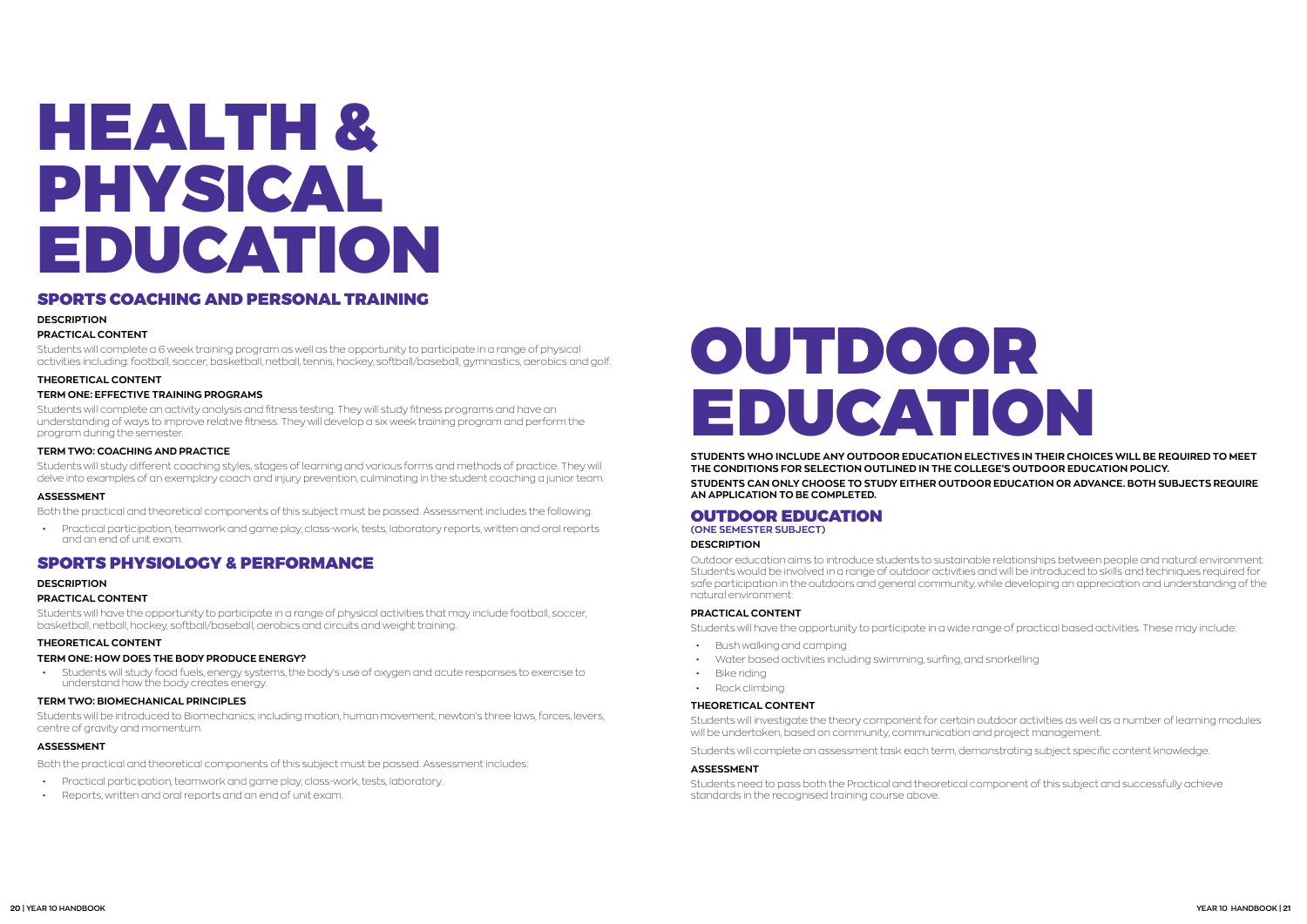# <span id="page-11-0"></span>HEALTH: YOUR BODY, SEX AND SOCIETY

#### **DESCRIPTION**

This Course is a semester study of teen behaviours including

- Sexuality, sexual anatomy and practices, and harm minimisation;
- Pregnancy: stages of, contraception, and child development;
- Parenting responsibilities including care of newborns and toddlers;
- Issues affecting teens: partying, drugs, sexuality, eating disorders, and more;
- Driver safety: road accidents, your decisions and becoming a safe driver.

#### **PRACTICAL CONTENT**

Students will explore the content of each learning module, based on text content, research and first hand experience with relevant organisations.

#### **THEORETICAL CONTENT**

Students will explore the content of each learning module, based on text content, research and first hand experiences with relevant organisations.

### **ASSESSMENT**

Students will be required to complete assessment tasks, topic tests and an exam to demonstrate content knowledge. They need to pass set assessment tasks, attend all class sessions with a mature attitude and behave within the school's 'Code of Conduct' to successfully complete this course.

# LANGUAGES

# FRENCH

### **DESCRIPTION**

- Shopping
- Describing People
- Food and Restaurant situations
- Japanese and Australian Schools
- **Giving Directions**
- Sports and Hobbies
- Part-time Jobs

The Year 10 French course corresponds very well to students who wish to become more advanced in French. Basic structures of French will be reinforced using graded reading materials and written tasks. It equips students to study French at VCE level.

### **TOPICS**

French language and culture is taught through examination of the following topics:

- Friendships
- Childhood Memories
- Historical Figures
- The Environment
- Future Aspirations

### **LEARNING OUTCOMES**

- Listening Use context and resources to decipher meaning.
- Speaking Be able to sustain a short conversation on a given topic
- 
- Writing Write short pieces in French

# **JAPANESE**

• Reading – Show comprehension of a written document and identify important grammatical features of the text.

Students should have completed Units 1- 4 of Obento Supreme or equivalent.

### **DESCRIPTION**

The course is intensive and equips students to cope with VCE Japanese. The emphasis is on communication competence and practical language skills, as well as proficiency in reading and writing Japanese scripts in a variety of contexts. Students will develop skills in understanding modified materials and communicating in a variety of situations.

### **TOPICS**

Japanese language and culture is taught through the following topics:

### **LEARNING OUTCOMES**

• Speaking – Sustain a conversation of three to five minutes using suitable pronunciation and intonation.

- Listening Use context and resources to decipher meaning.
- 
- Reading Demonstrate comprehension of various types of modified written texts.
- patterns.

![](_page_11_Picture_49.jpeg)

• Writing – Write and structure a text according to its text type, using known vocabulary, script and grammatical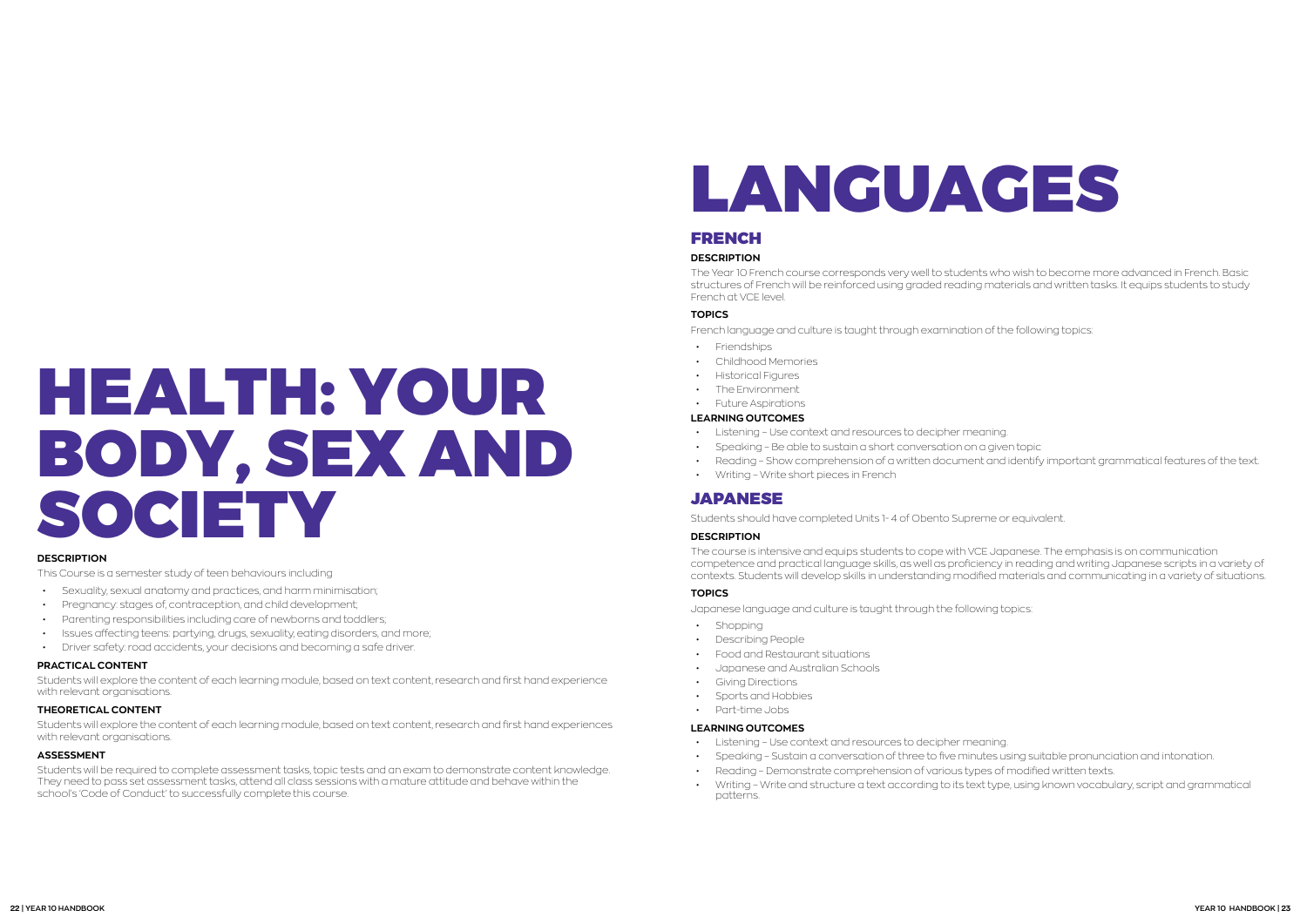# <span id="page-12-0"></span>YEAR 10 SEAL ELHES CURRICULUM

# ENGLISH: LITERATURE VCE UNITS 1 & 2

- enjoy reading a range of challenging literary texts
- approach unfamiliar texts and negotiate diverse literary territories with confidence
- explore the ways in which authors craft their writing
- •recognise there are many possible ways of interpreting literary texts
- develop their own responses to texts, recognising the impact of form, features and language in the creation of meaning
- write creatively and critically, and develop their individual voice
- consider the views of others, including when developing interpretations
- express their ideas, through all language modes, with insight and flair.

This course is ideal for the keen, independent reader of fiction, who is able to write fluently and enjoys the close reading of fiction texts. The course involves intensive study of a range of challenging fiction, both from past and contemporary social and cultural contexts, and includes the close study of plays, novels, short stories, poetry and films.

This study is designed to enable students to:

#### **UNIT 1**

In this unit, students analyse a range of texts with a focus on language, structure and stylistic choices. They also explore the common features of a distinctive type of literature (movement or genre).

#### **UNIT 2**

In this unit, students consider the interconnectedness of place, culture and identity through the experiences, texts and voices of Aboriginal and Torres Strait Islander peoples, including connections to Country, the impact of colonisation and its ongoing consequences, and issues of reconciliation and reclamation. Students also focus on the text and its historical, social and cultural context.

#### **ASSESSMENT OF UNIT:**

You will make personal, creative, critical and analytical responses to these texts, showing your understanding of character, language, structure and meaning of these texts. You will be assessed by completing a variety of written responses to literature, and examinations at the end of each semester.

# HUMANITIES: GLOBAL POLITICS AND MODERN HISTORY

## **HISTORY – MODERN HISTORY**

#### **UNIT 1 – CHANGE AND CONFLICT**

Modern History provides students with an opportunity to explore the significant events, ideas, individuals and movements that shaped the social, political, economic and technological conditions and developments that have defined the modern world.

• the significant changes in how society was organised and the ways this influenced how people lived their lives • continuity and change to the social life and experiences of people, such as race, gender, sexuality, ethnicity, class,

- an overview of the significant events of the late 19th century and the first half of the 20th
- the consequences of World War One
- the significant ideologies that strengthened, challenged and/or weakened empires and/or nation states
- continuity and changes to political structures and systems of nation
- significant individuals who contributed to political change
- the significant causes of World War Two
- 
- political and religious affiliation
- 
- the ways in which particular forms of cultural expression such as art, literature, architecture, film and music both influenced and reflected social, economic and political change
- use propaganda to challenge, influence and/or change political and social agendas
- the perspectives and experiences of those affected by social and cultural change

• the methods and consequences of inclusion and/or exclusion of certain groups from participating in the society,

• the reasons for government, group and individual attempts to control, influence or resist cultural expression and

#### **RELATIONSHIP TO FURTHER OPTIONS**

Provides a good foundation to units 3 & 4, but is not a prerequisite.

## **WHY STUDY THIS UNIT?**

#### **CAREER OPPORTUNITIES:**

Anthropologist, conservator, author, criminologist, cultural heritage officer, lawyer, journalist, historian, lecturer, multimedia developer, project manager, public relations, publisher, researcher, teacher, travel agent and tour operator

## GLOBAL POLITICS

#### **UNIT 2 GLOBAL CONNECTIONS**

This unit introduces students to the global community and the global actors that are part of this community. In Area of Study 1 students explore the myriad ways lives have been affected by the increased interconnectedness – the global links – of the world through the process of globalisation. In Area of Study 2, students consider the extent to which global actors cooperate and share visions and goals as part of the global community. They investigate the ability of the global community to manage areas of global cooperation and to respond to issues of global conflict and instability. This unit is contemporary in focus and students must use examples and case studies from within the last 10 years. However, contemporary issues and events may need to be contextualised for students and this may require some investigation prior to this time frame.

Area of Study 1: Global Links

Area of Study 2: Global Conflict & Co-operation

#### **RELATIONSHIP TO FURTHER OPTIONS**

It is strongly recommended that you successfully complete Units 2 before undertaking Global Politics Units 3 and 4.

#### **WHY STUDY THIS SUBJECT?**

Global Politics will give students a broad understanding of the political forces that shape our world, which is important in a world where facts and fiction are often weaved together in the same sentence in the name of entertainment. In this course students are asked to develop the skills to accurately dissect political discourse and draw their own informed conclusions about the state of affairs both nationally and internationally. Australian and Global politics opens doors into fields as varied as journalism, diplomacy, international affairs, government, law, and education.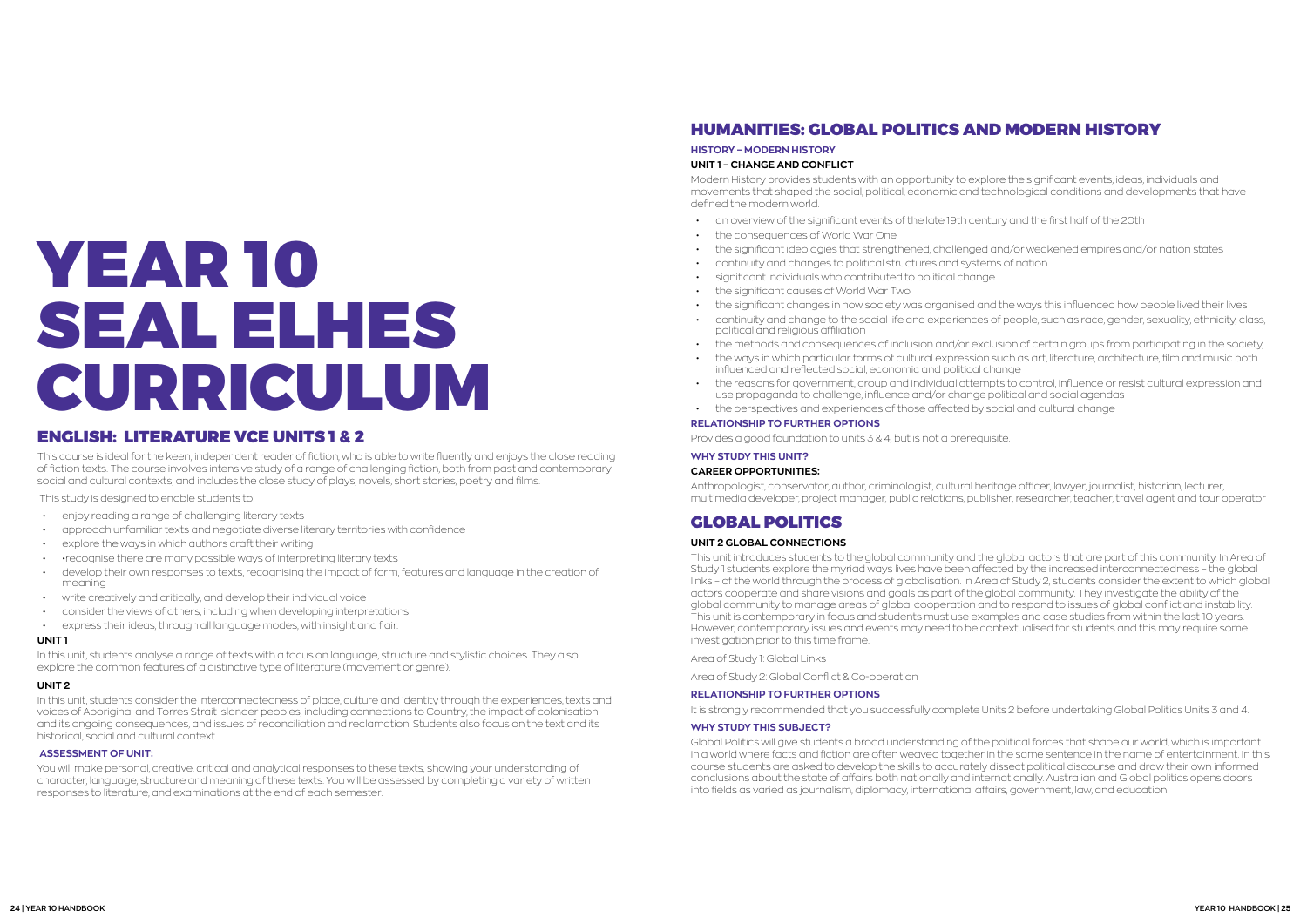# <span id="page-13-0"></span>YEAR 10 SEAL I&E CURRICULUM

# ENGLISH LANGUAGE

#### **UNIT 1**

VCE English Language explores the ways in which language is used by individuals and groups and reflects our thinking and values. Learning about language helps us to understand ourselves, the groups with which we identify and the society we inhabit. Informed by the discipline of linguistics, English Language provides students with metalinguistic tools to understand and analyse language use, variation and change.

Students will develop and refine their skills in reading, writing, listening to and speaking English, they will read widely to develop their analytical skills and understanding of linguistics and are expected to study a range of texts, including publications and public commentary about language in print and multimodal form.

This study enables students to:

- describe and analyse the structures, features and functions of spoken and written English language using an appropriate metalanguage
- investigate language acquisition, use, variation, and change over time
- reflect critically on attitudes to language in both its historical and contemporary contexts, with particular focus
- on identity, social cohesion and the distinctiveness of Australian English
- explore and analyse the interplay between convention and creativity in language use
- develop an awareness of their own critical, selective and innovative use of language and apply it to their own writing and speaking
- demonstrate, in the creation of their own texts, effective and competent use of Standard Australian English to meet the demands of further study, the workplace, and their own needs and interests.

#### **RELATIONSHIP TO FURTHER OPTIONS**

Success in Units 1 and 2 leads to Units 3 and 4 of the study. It is strongly recommended that you succesfully completing Units 1 and 2 before undertaking Units 3 and 4 of the study

#### **WHY STUDY THIS UNIT?**

Students with a naturally analytical mind will be best suited to this subject. The study supports language-related fields such as psychology, the study of other languages, speech and reading therapy, journalism and philosophy. It also supports study and employment in other communication-related fields, including designing information and communications technology solutions or programs.

Your Study Score for entry to university must feature English/Literature/English Language as a component. Success in this Unit demonstrates a level of expertise in English which employers and higher education consider essential. A study score in one of the English subjects is often a prerequisite for a large percentage of University courses

# HUMANITIES: BUSINESS MANAGEMENT AND ECONOMICS

### **ECONOMICS**

#### **UNIT 1 - THE BEHAVIOUR OF CONSUMERS AND BUSINESSES**

- Identify basic economic problems of scarcity and the need for economic decision making
- Discuss the factors that influence the decision making of consumers and businesses
- The purpose of economic activity and the influence on material and non-material living standards
- The effect of technology on business behaviour
- The evolution of business and changing goals

#### **RELATIONSHIP TO FURTHER OPTIONS**

It is strongly recommended that students complete Units 1 & 2 before undertaking Units 3 & 4.

#### **WHY STUDY THIS UNIT?**

CAREER OPPORTUNITIES: Accounting, marketing, small business ownership, law, journalism, real estate, insurance, banking and financial, computing, engineering, stock broking, teaching, statistician, investment analyst and social research.

## BUSINESS MANAGEMENT

#### **UNIT 2 – ESTABLISHING A BUSINESS**

- Legal requirements and financial considerations when establishing a business.
- Essential features of effective marketing.
- Market research processes.
- Issues in marketing.
- Cost and benefit of Public relations to a business.
- Staffing needs for a business
- Corporate social responsibility management issues regarding marketing and staffing of a business.

#### **ASSESSMENT OF UNIT**

Will include a mix of the following:

- Case studies and Written reports
- Oral and Multi-media presentations
- Business surveys and analysis
- Preparation of a business plan

#### **RELATIONSHIP TO FURTHER OPTIONS**

Provides a good foundation to Units 3 & 4, but is not a prerequisite.

#### **WHY STUDY THIS UNIT? CAREER OPPORTUNITIES**

Accounting, business consultant, marketing, small business ownership, human resource management, journalism, banking and financial, operations management, engineering, stock broking and teaching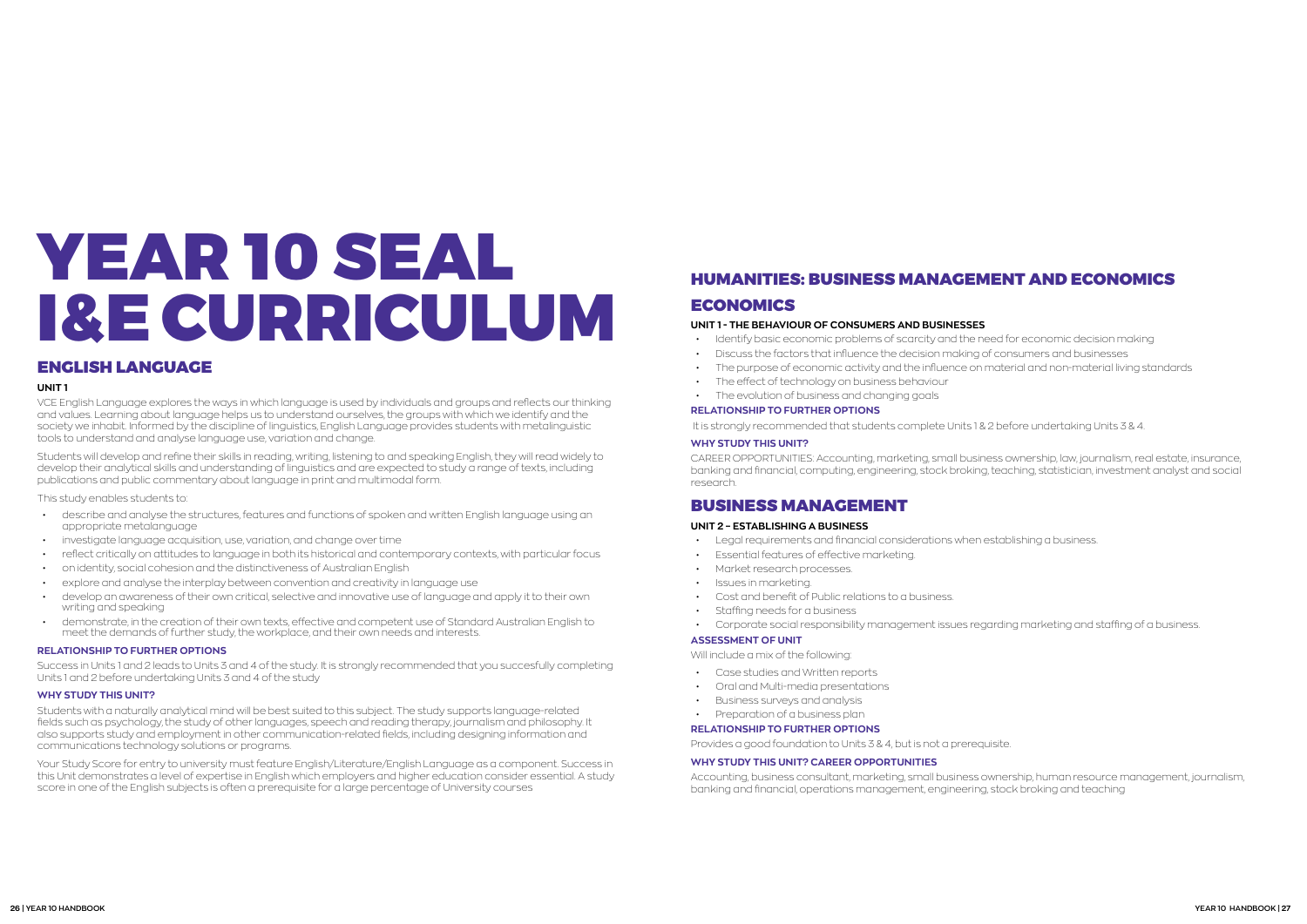## <span id="page-14-0"></span>MATHEMATICS: GENERAL MATHEMATICS

#### **UNIT 1**

This study is designed to provide access to worthwhile and challenging mathematical learning in a way which takes into account the needs and aspirations of a wide range of students. It is also designed to promote students' awareness of the importance of mathematics in everyday life in a technological society, and confidence in making effecting use of mathematical ideas, techniques and processes.

The areas of study will be selected from:

#### **UNIT 1**

- Algebra and structure
- Arithmetic and number
- Discrete mathematics
- Geometry, measurement and trigonometry
- Graphs of linear and non-linear relations
- Statistics

#### **ASSESSMENT OF UNIT**

Students will be assessed across three outcomes with class tests, application and analysis tasks. The use of technology will generally be embedded in these tasks.

#### **OUTCOME 1**

Define and explain key concepts as specified in the selected content from the areas of study, and apply a range of related mathematical routines and procedures.

#### **OUTCOME 2**

Select and apply mathematical facts, concepts, models and techniques from the topics covered in the unit to investigate and analyse extended application problems in a range of contexts.

#### **OUTCOME 3**

Select and use numerical, graphical, symbolic and statistical functionalities of technology to develop mathematical ideas, produce results and carry out analysis in situations requiring problem-solving, modelling or investigative techniques or approaches.

#### **RELATIONSHIP TO FURTHER OPTIONS:**

General Mathematics is excellent preparation for students considering studying Further Mathematics 3 and 4. This subject also fulfils many University and TAFE Mathematics prerequisites. A satisfactory result in General Mathematics at Year 11 standard is looked at favourably by employers overall, and employers looking for new apprentices in particular.

#### **WHY STUDY THIS UNIT?**

Mathematical Methods Units 1 & 2 provides a pathway to the Year 12 study of Mathematical Methods Units 3 & 4. It is also required (in addition to Specialist Units 1 & 2) for students wishing to undertake Specialist Maths Units 3 & 4.

Do you like Maths but don't necessarily want a career in Maths? Do you want to learn the real mathematics you'll use in your everyday life? Are you able to work with data and manipulate lists of numbers on a CAS Calculator? Do you like shapes, especially triangles? Do you know how to budget and the difference between borrowing and lending, a mortgage and an annuity? Do you want the option of choosing Further Mathematics 3 & 4 in Year 12?

# YEAR 10 SEAL STEM CURRICULUM

# MATHEMATICS: MATHEMATICAL METHODS UNITS 1&2

This study is designed to provide access to worthwhile and challenging mathematical learning in a way which takes into account the needs and aspirations of a wide range of students. It is also designed to promote students' awareness of the importance of mathematics in everyday life in a technological society, and confidence in making effective use of mathematical ideas, techniques and processes.

Essential mathematical activities include calculating and computing, abstracting, conjecturing, proving, applying, investigating, modelling, and problem posing and solving.

#### **UNITS 1 & 2:**

- Functions and graphs
- Algebra
- **Calculus**
- Probability and Statistics

#### **ASSESSMENT OF UNIT**

Students will be assessed across three outcomes with class tests, application and analysis tasks. The use of technology will generally be embedded in these tasks.

#### **OUTCOME 1**

Define and explain key concepts and apply a range of related mathematical routines and procedures.

#### **OUTCOME 2**

Apply mathematical processes in non-routine contexts, including situations requiring problem-solving, modelling or investigative techniques or approaches, and analyse and discuss these applications of mathematics.

#### **OUTCOME 3**

Use numerical, graphical, symbolic and statistical functionalities of technology to develop mathematical ideas, produce results and carry out analysis in situations requiring problem-solving, modelling or investigative techniques or approaches.

#### **RELATIONSHIP TO FURTHER OPTIONS**

Students are advised to carefully check which level of Mathematics will best suit their needs for any tertiary courses.

#### **WHY STUDY THIS UNIT?**

Is Maths one of your favourite subjects? Maths Methods is the subject for you! A successful study of Maths Methods at Year 11 (along with Specialist) will enable you to choose any of the Mathematics subjects offered at Year 12. For those keeping their options open or as a preparation for any level of Year 12 Maths, this subject is an excellent choice for students beginning their VCE studies.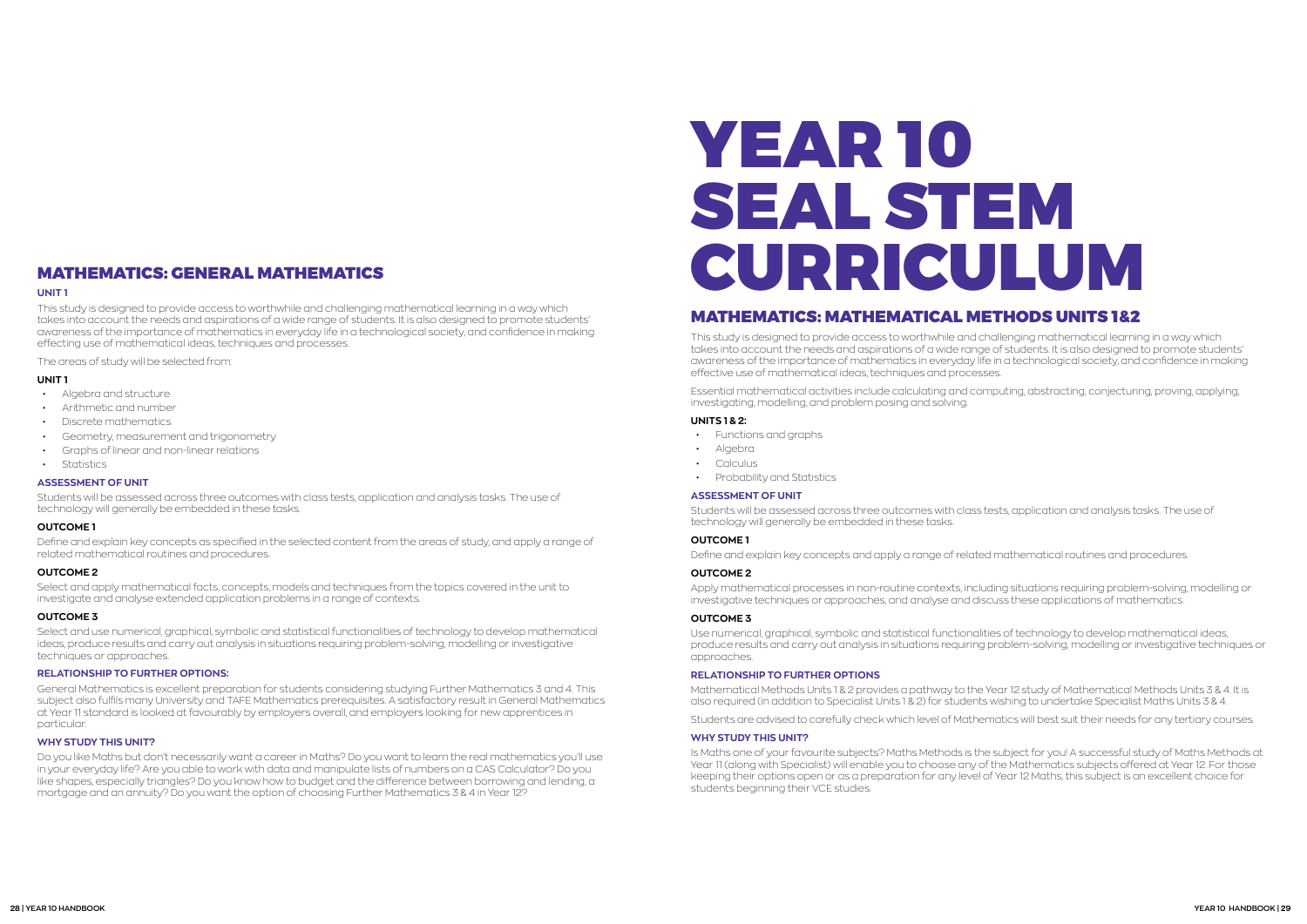## SCIENCE: BIOLOGY AND PHYSICS

## BIOLOGY

#### **UNIT 1: HOW DO ORGANISMS REGULATE THEIR FUNCTIONS?**

In this unit students examine the cell as the structural and functional unit of life, from the single celled to the multicellular organism, including the requirements for sustaining cellular processes. Students focus on cell growth, replacement and death and the role of stem cells in differentiation, specialisation and renewal of cells. They explore how systems function through cell specialisation in vascular plants and animals, and consider the role homeostatic mechanisms play in maintaining an animal's internal environment.

A student-adapted or student-designed scientific investigation is undertaken in Area of Study 3. The investigation involves the generation of primary data and is related to the function and/or the regulation of cells or systems. The investigation draws on the key science skills and key knowledge from Area of Study 1 and/or Area of Study 2.

#### **ASSESSMENT OF UNIT**

Assessment may consist of practical reports, second hand data analysis, fieldwork reports, research, posters, media analyses tests and exams.

## **PHYSICS**

#### **UNIT 1: WHAT IDEAS EXPLAIN THE PHYSICAL WORLD?**

In this unit, students investigate the thermodynamic principles related to heating processes by analysing, interpreting, and explaining changes in thermal energy and describing human activities' environmental impacts. Students also develop conceptual models to analyse electrical phenomena and undertake practical investigations of circuit components. Finally, students are also introduced to the ways in which forces are involved both in moving objects and in keeping objects stationary to assist in their transition to Unit 3 Physics.

#### **ASSESSMENT OF UNIT**

Assessment may consist of annotated folios of practical activities, data analysis, device design and construction, reports, modelling activities, media responses, summary practical reports, reflective writing, tests and exams

<span id="page-15-0"></span>![](_page_15_Picture_12.jpeg)